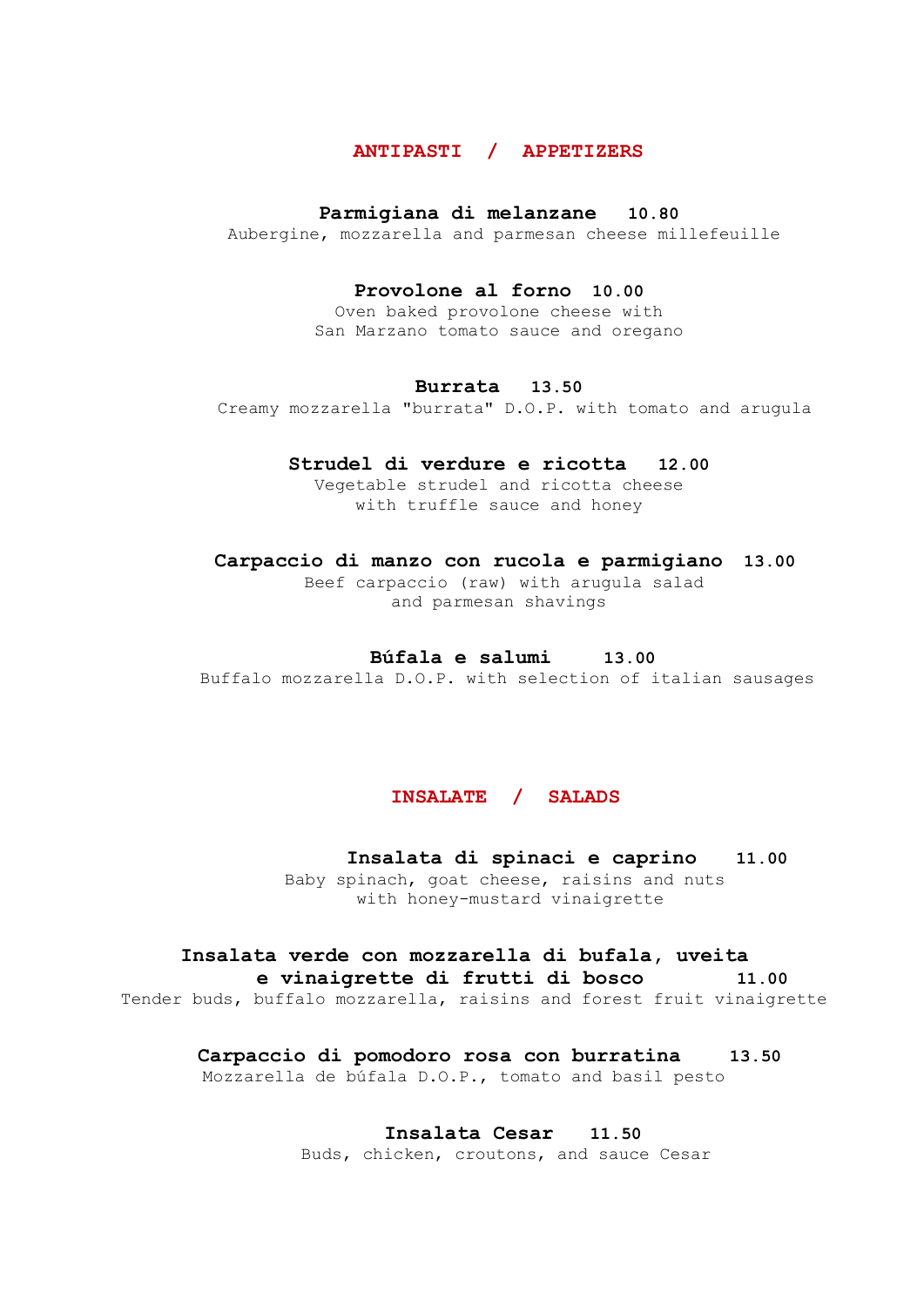#### **PASTE / PASTA**

#### **Spaghetti carbonara 13.50**

With bacon, eggs, parmesan cheese and black pepper **(without cream)**

#### **Tagliatelle bolognese 14.00**

Slow cooked bolognese meat sauce with tagliatelle

## **Tagliolini scoglio 16.00**

With clams, mussels, shrimp and tomato sauce

## **Tagliolini alla Chiara 15.00** With prawns and pistachios cream

#### **Tagliolini verdi con verdure e pesto 14.00**

Fresh spinach pasta with asparagus, leek, courgette and pesto

#### **Tagliatelle della Casa 18.00**

With truffle cream, mushrooms, cream and parmesan

## **Maccheroni alla Norma 14.00**

With eggplant, tomato, ricotta cheese and basil

## **Tagliolini Canaletto 14.50**

 With free range chicken strips, vegetables and tomato sauce

## **Tagliolini al forno 14.50**

With cooked ham, cream, tomato and cream bechamel au gratin with parmesan D.O.P.

#### **Tagliolini pesto, gamberi e cieliegino 15.00**

With cherry tomato, pesto sauce and jumbo shrimps

## **Rigatoni piccanti con burrata 15.50**

With spicy tomato sauce, burrata cream D.O.P. and pine nuts and a touch of ground bread aromatized with anchovies and cumin

## **Gnocchi del bosco 18.50**

Potato gnocchi with truffle cream and mixed mushrooms and melt taleggio cheese au gratin with parmesan D.O.P.

## **Gnocchi Bolognese 14.00**

Potato gnocchi with slow cooked bolognese meat sauce

## **Trannegli spaghetti tutta la pasta è fresca, fatta a mano** Except for the spaghetti all the paste is fresch and handmade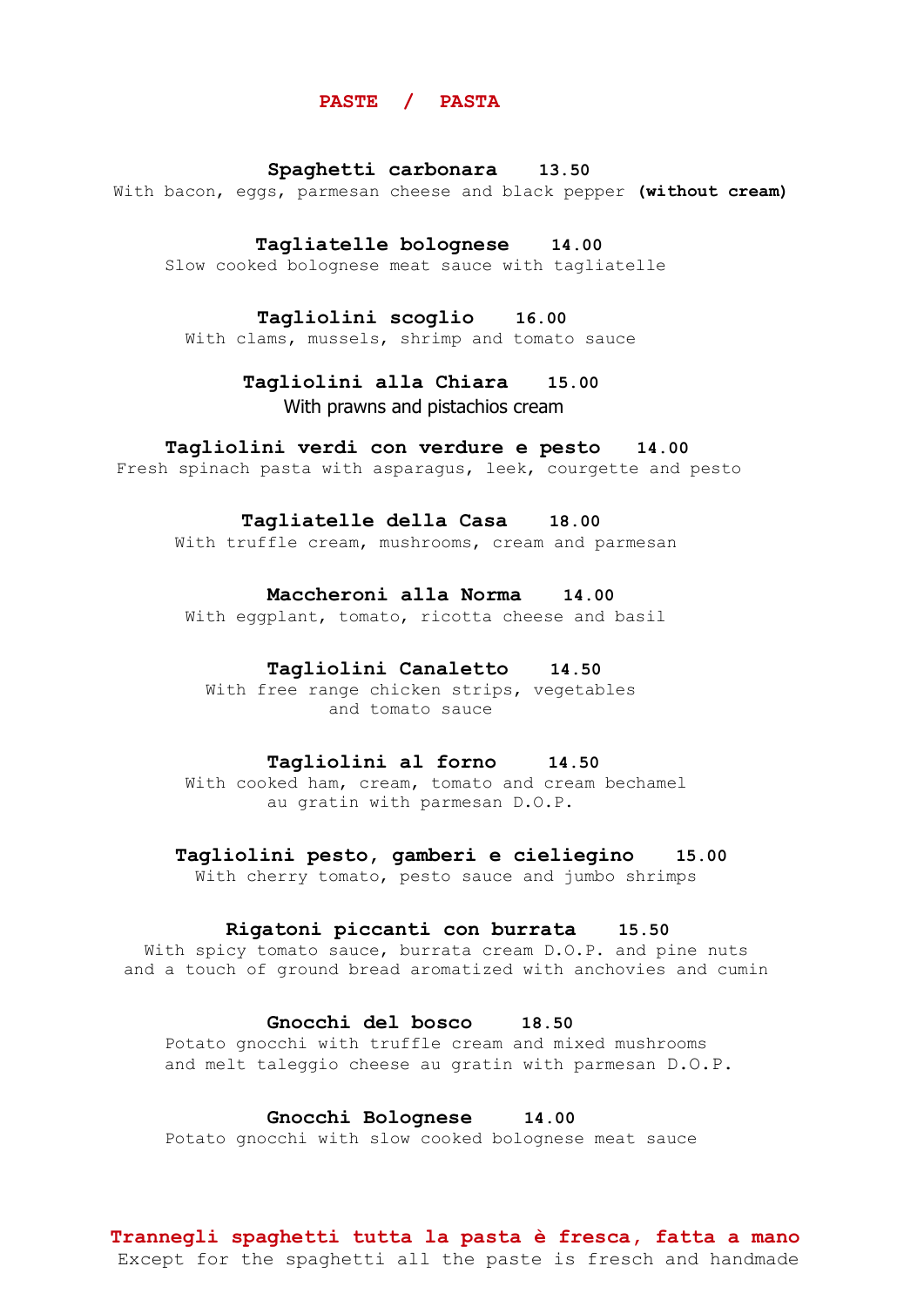## **PASTE RIPIENE / STUFFED PASTA**

 **Ravioli di ricotta e spinaci con pomodoro e basilico 15.00** Stuffed with spinach and ricotta with tomato sauce and basil

**Ravioli di ricotta e spinaci al parmigiano 15.00**

Stuffed with spinach and ricotta with parmesan cream to butter and sage

**Ravioli di foie con salsa demi-glass 17.00** Stuffed with foie with demiglass sauce

## **RISOTTI / RICES**

**Risotto gamberoni,asparago e limone 16.50**  Arroz con gambones, espárragos verdes y limón

 **Risotto ai funghi 16.50** 

Rice with boletus, mixed mushrooms and parmesan D.O.C.

#### **Risotto ai funghi tartufato 18.50**

Rice with boletus and mixed mushrooms withtruffle cream

## **CARNI / MEATS**

**Tagliata di manzo con rucola y grana 19.00**  Grilled beef entrecotte sliced on arugula with parmesan and balsamic vinegar

 **Saltimbocca di pollo 14.00**

Chicken breast with Parma ham

**I PIATTI DELLE FESTE / WEEKEND AND HOLIDAYS ONLY**

**Lasagna classica 14.50** Sheets of fresh pasta with meat ragú, mozzarella and bechamel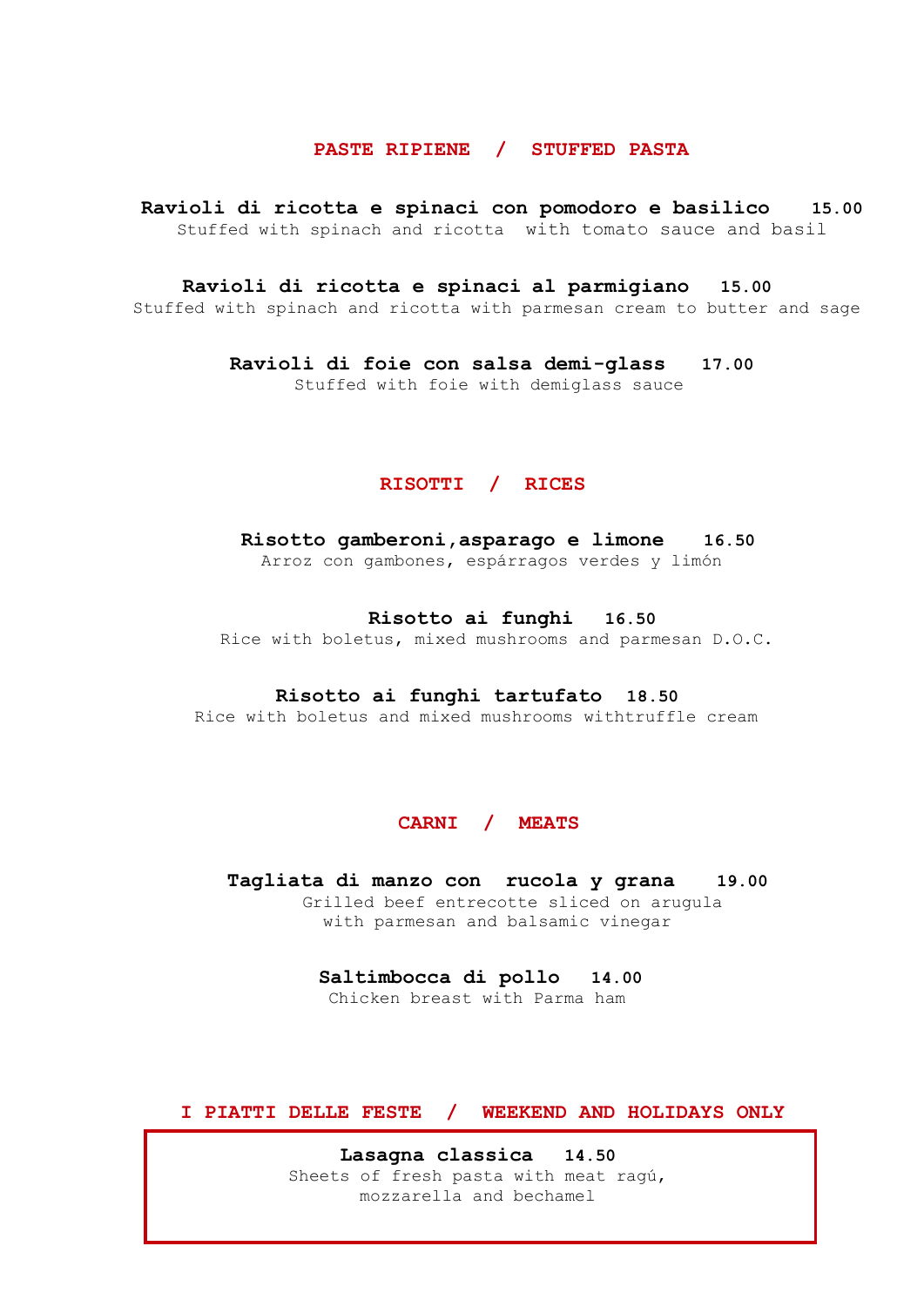## **PIZZE / PIZZAS**

## **Margherita 10.50**

Tomato sauce, mozzarella cheese and basil

## **Bambino 12.00**

Tomato sauce, mozzarella cheese and ham

## **Prosciutto e funghi 12.50**

Tomato sauce, mozazarella cheese, ham and mushrooms

## **Cesarino 13.00**

Tomato sauce*,* mozzarella cheese, goat cheese, bacon, arugula, cherry tomatoes and walnuts

## **Bolognesa 12.50**

Tomato sauce, mozzarella cheese, bolognese meat sauce and parmesan cheese

## **Diavola 12.50**

Tomato sauce, mozzarella cheese, spicy salami and basil

## **Bufalina 14.00**

Tomato sauce, fresh buffalo mozzarella and basil

## **Paolino 14.50**

Tomato sauce, mozzarella, mortadella D.O.P., burrata stracciatella, pistachio pesto and chopped pistachio

## **Favorita 13.00**

Tomato sauce, mozzarella, gorgonzola, eggplant, mushrooms and parmesan

#### **Verdi 12.50**

Tomato sauce, mozzarella cheese, eggplant, zucchini, mushrooms, peppers and asparagus

#### **Romeo 13.00**

Tomato sauce, mozzarella cheese, goat cheese, eggplants and honey

## **Formaggi 12.50**

Taleggio cheese, gorgonzola, ricotta, mozzarella and parmesan cheese

#### **Topolino 12.50**

Tomato sauce, mozzarella, gorgonzola, provoloneand parmesan cheese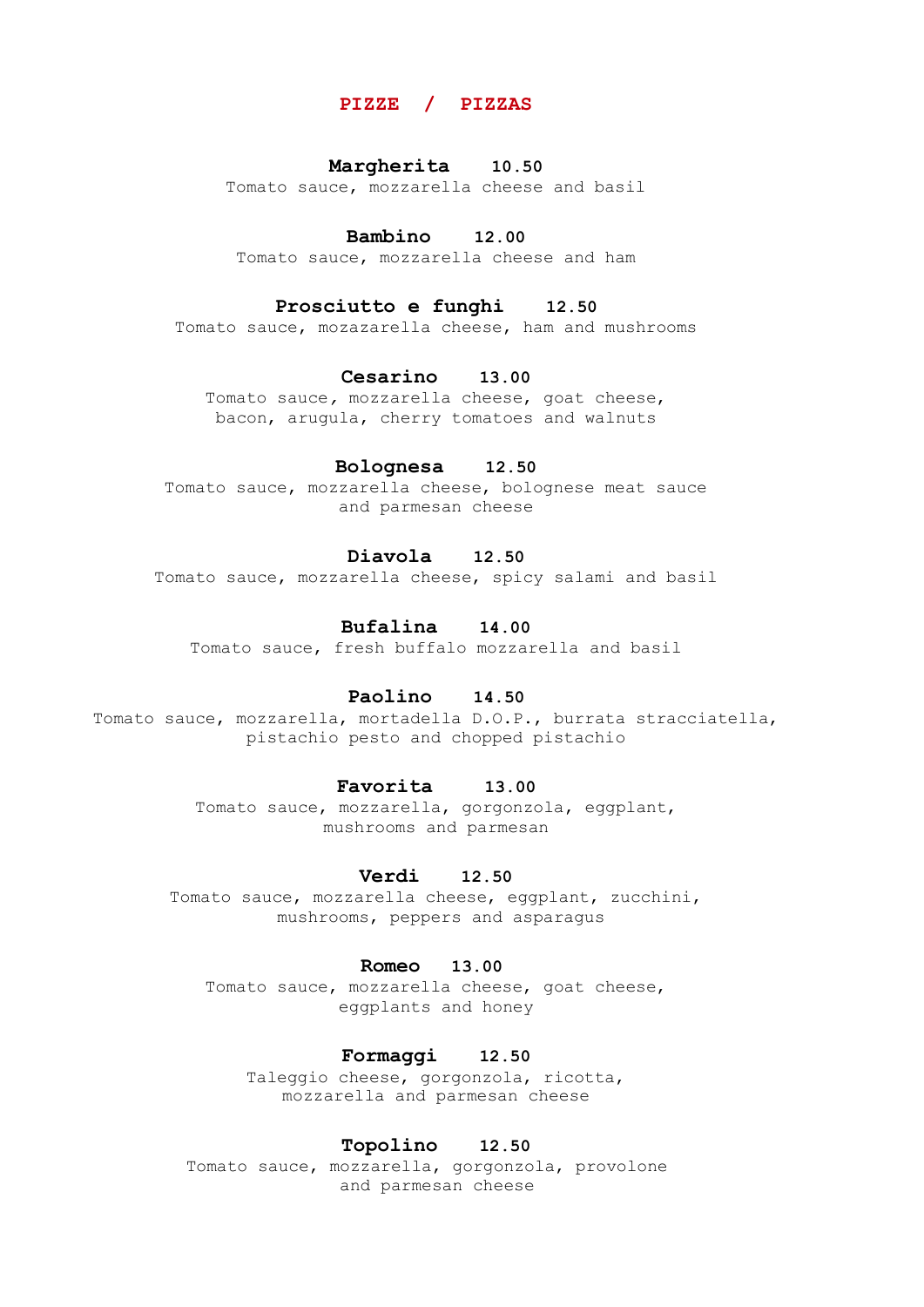#### **Carbonara 14.00**

Mozzarella cheese, bacon, eggs, cream, parmesan cheese and black pepper

#### **Primavera 12.50**

 Tomato sauce, mozzarella cheese, dried tomato, pesto, parmesan cheese and arugula

#### **Leonardo 12.50**

 Tomato, mozzarella, goat cheese, black olives and spicy salami

## **Carotone 13.50**

 Mozzarella cheese, provola cheese, cherry tomatoes, Parma ham, arugula and parmesan shavings

## **Fiori di bosco 14.50**

Tomato sauce, mozzarella cheese, boletus, asparagus, truffle oil and parmesan cheese

## **Nostra 13.50**

 Tomato sauce, mozzarella cheese, Parma ham, fresh tomato, arugula, parmesan cheese

## **Deliziosa 14.50**

 Tomato sauce, buffalo mozzarella, boletus, mushrooms and ham

#### **Malatesta 14.50**

 Tomato sauce, mozzarella cheese, ricotta cheese, ham and spicy salami with chopped tomato, olive oil and basil

#### **Calzone Napoletano 15.00**

 Folded pizza with tomato sauce, mozzarella, ricotta cheese, ham and spicy salami

#### **Calzone Bella Naia 15.00**

 Folded pizza with tomato sauce, mozzarella, ricotta cheese, ground beef, boiled egg and olives

> **Additional ingredient 1.50 Buffalo mozzarella 2.50**

**Cestino di pane focaccia 1.00 euro a persona** Basket of focaccia bread